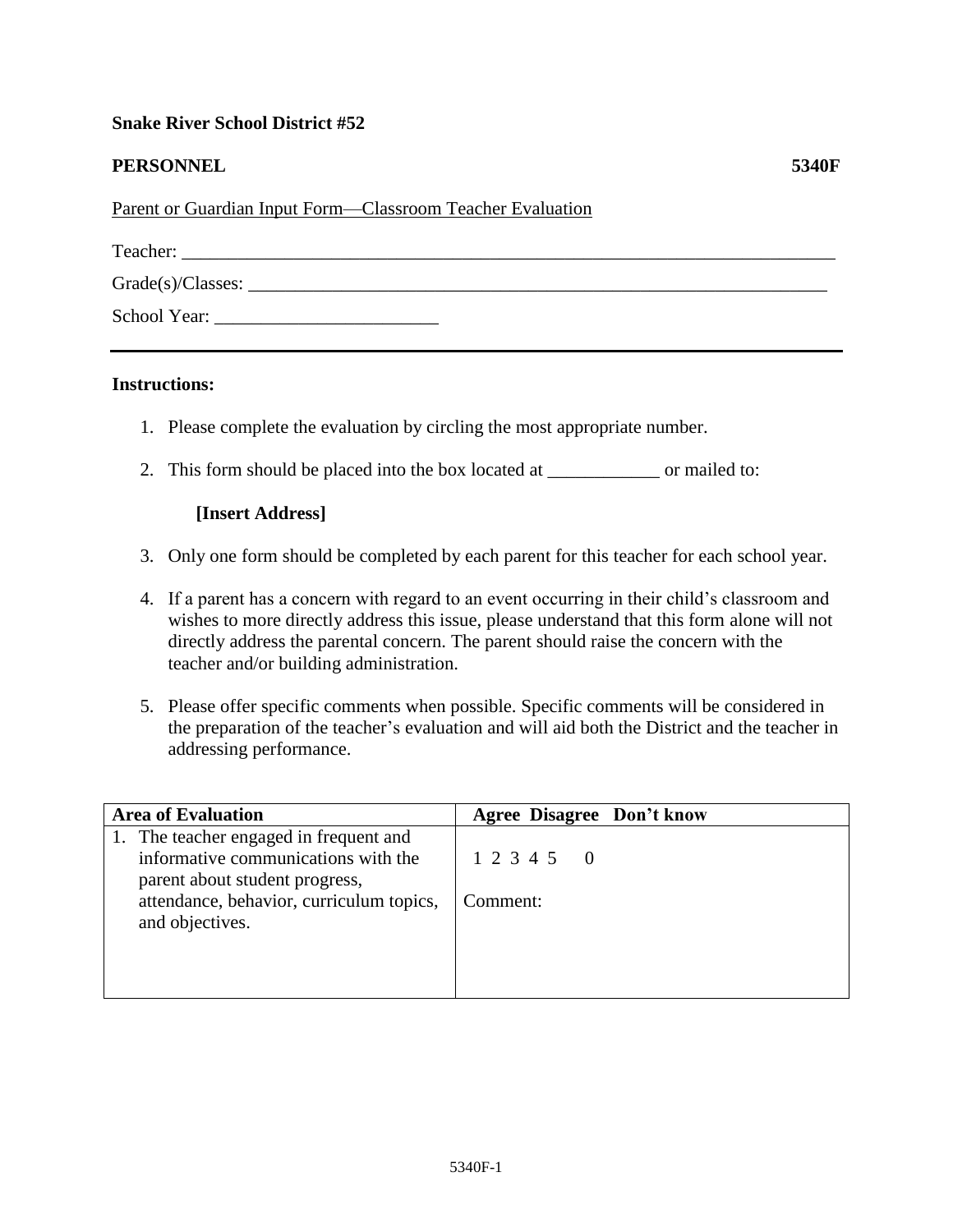| 2. The teacher provided adequate<br>suggestions for home support of<br>learning.                                       | 1 2 3 4 5 0                 |
|------------------------------------------------------------------------------------------------------------------------|-----------------------------|
|                                                                                                                        | Comment:                    |
|                                                                                                                        |                             |
| 3. The teacher is approachable and open to<br>parental communication and parental<br>input.                            | 1 2 3 4 5 0                 |
|                                                                                                                        | Comment:                    |
| The teacher is respectful of the family's<br>4.<br>culture and the social expectations of the<br>family for the child. | 1 2 3 4 5 0                 |
|                                                                                                                        | Comment:                    |
|                                                                                                                        |                             |
| The teacher maintains a classroom in<br>5.<br>which my child feels physically and<br>emotionally safe.                 | 1 2 3 4 5 0                 |
|                                                                                                                        | Comment:                    |
| The teacher administers discipline fairly<br>6.                                                                        |                             |
| and consistently.                                                                                                      | $1\ 2\ 3\ 4\ 5$<br>$\theta$ |
|                                                                                                                        | Comment:                    |
|                                                                                                                        |                             |
| The teacher provides curriculum-based<br>7.<br>and developmentally appropriate<br>homework.                            | 1 2 3 4 5<br>$\theta$       |
|                                                                                                                        | Comment:                    |
|                                                                                                                        |                             |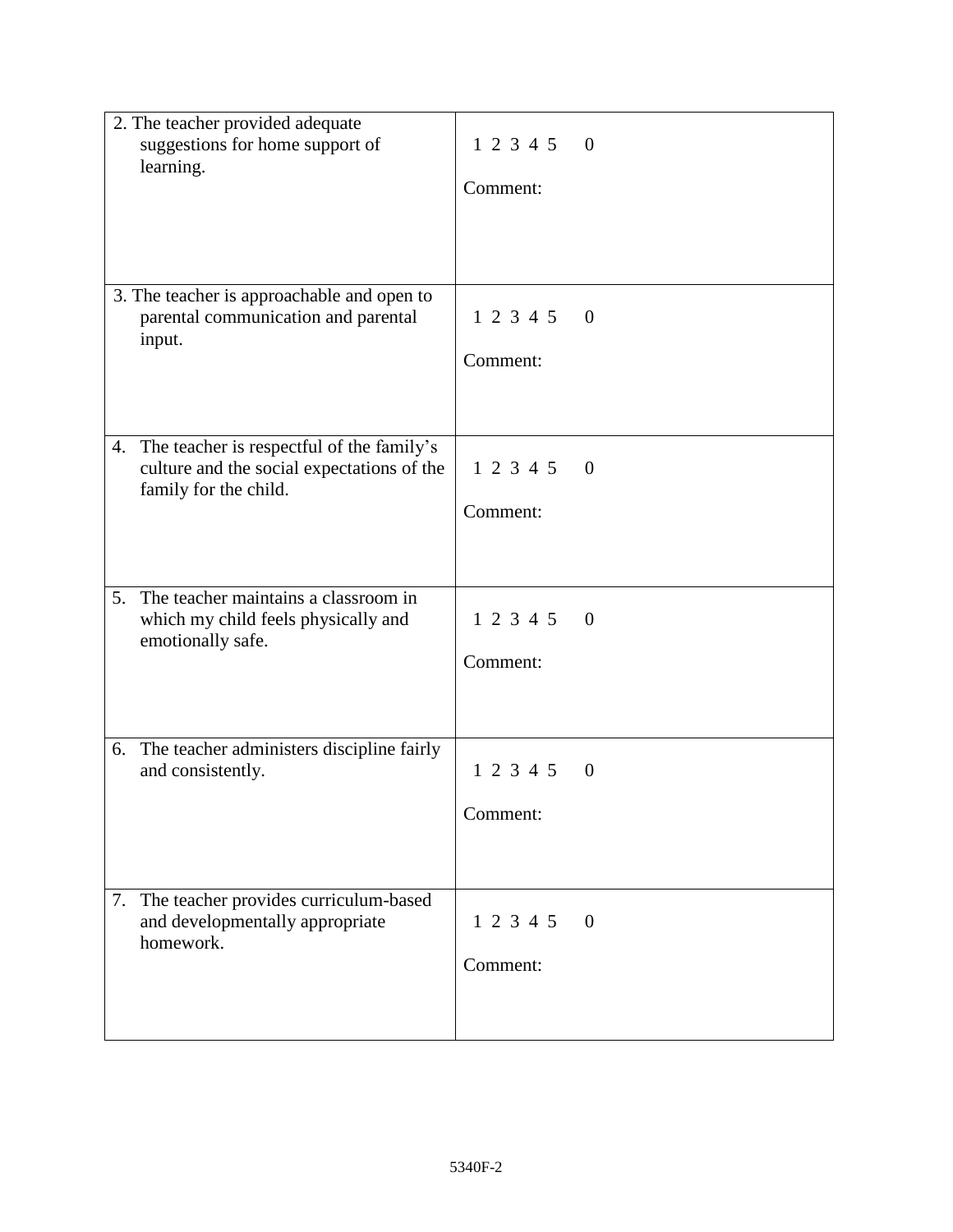|    | 8. The teacher has provided the child and<br>family with knowledge of class<br>expectations.<br>Classroom work demonstrated the | 123450<br>Comment:      |                          |
|----|---------------------------------------------------------------------------------------------------------------------------------|-------------------------|--------------------------|
| 9. | appropriate level of difficulty for my<br>child.                                                                                | 123450<br>Comment:      |                          |
|    | 10. The teacher knows the content area and<br>how to teach it.                                                                  | 123450<br>Comment:      |                          |
|    | 11. The teacher treated my child with<br>respect, care, and knowledge of my<br>child's needs.                                   | 1 2 3 4 5 0<br>Comment: |                          |
|    | 12. The teacher appropriately monitored<br>and assessed student learning.                                                       | 1 2 3 4 5 0<br>Comment: |                          |
|    | 13. The teacher provided appropriate<br>individual assistance to my child.                                                      | 1 2 3 4 5<br>Comment:   | $\overline{\phantom{0}}$ |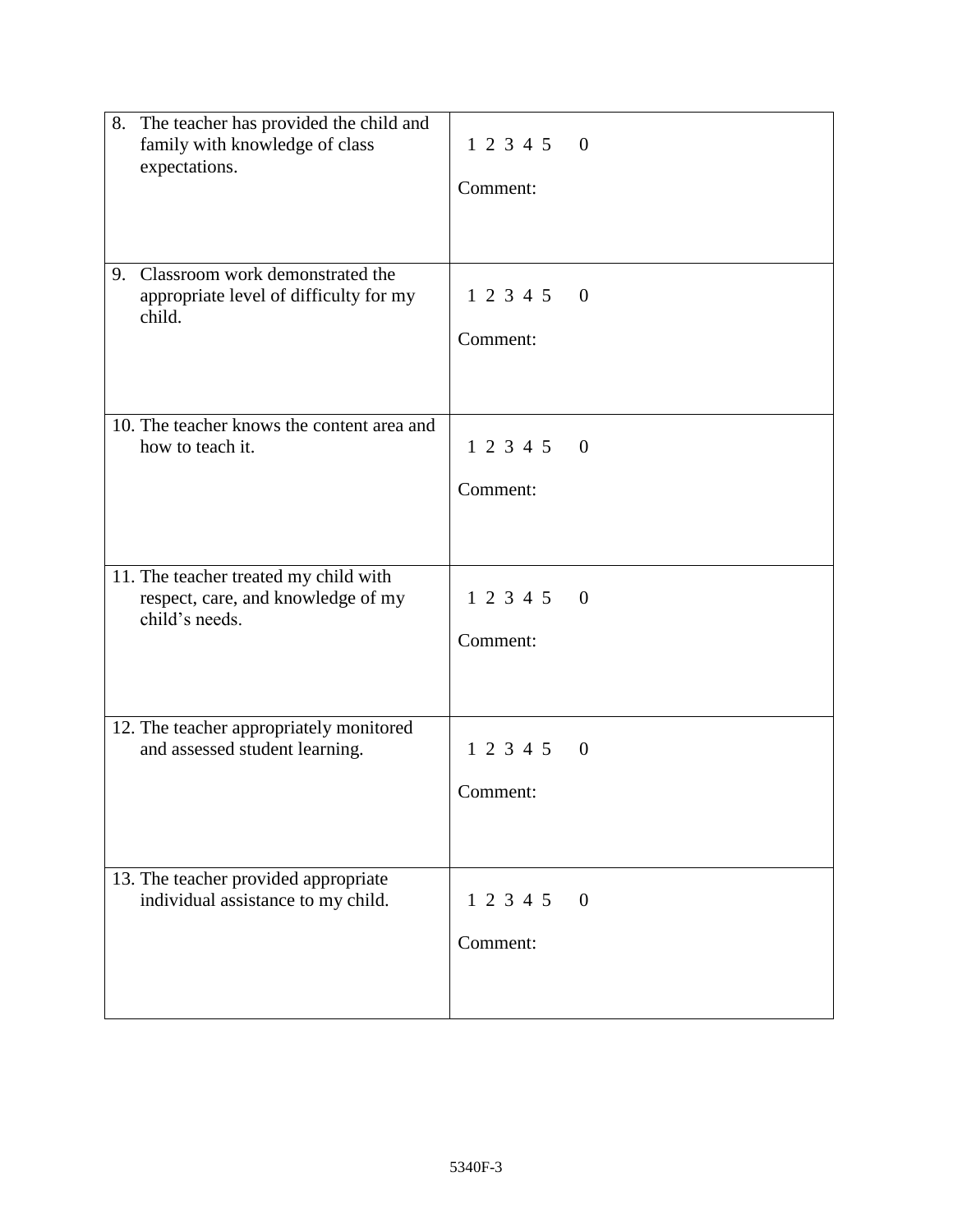| 14. You were satisfied with your child's<br>overall school experience as provided<br>by this teacher.                           | 12345<br>$\theta$<br>Comment: |
|---------------------------------------------------------------------------------------------------------------------------------|-------------------------------|
| Did you attend parent/teacher conferences?                                                                                      | <b>YES</b><br>N <sub>O</sub>  |
| Did you attend Open House?                                                                                                      | <b>YES</b><br>NO              |
| Were you provided with a timely copy of<br>your child's report cards?                                                           | <b>YES</b><br>NO              |
| Did your child's teacher ever contact you<br>via telephone?                                                                     | <b>YES</b><br><b>NO</b>       |
| Did your child's teacher provide you<br>information regarding your child and/or<br>class activities via e-mail?                 | <b>YES</b><br><b>NO</b>       |
| Did your child's teacher provide you<br>information regarding your child and/or<br>class activities via notes sent home to you? | <b>YES</b><br>N <sub>O</sub>  |
| Did you ever visit your child's classroom?                                                                                      | <b>YES</b><br>N <sub>O</sub>  |
| Did you ever volunteer in your child's<br>classroom?                                                                            | <b>YES</b><br>N <sub>O</sub>  |

Any additional comments you wish to share not covered by the above questions **(please feel free to attach a separate page)**:

\_\_\_\_\_\_\_\_\_\_\_\_\_\_\_\_\_\_\_\_\_\_\_\_\_\_\_\_\_\_\_\_\_\_\_\_\_\_\_\_\_\_\_\_\_\_\_\_\_\_\_\_\_\_\_\_\_\_\_\_\_\_\_\_\_\_\_\_\_\_\_\_\_\_\_\_\_\_

\_\_\_\_\_\_\_\_\_\_\_\_\_\_\_\_\_\_\_\_\_\_\_\_\_\_\_\_\_\_\_\_\_\_\_\_\_\_\_\_\_\_\_\_\_\_\_\_\_\_\_\_\_\_\_\_\_\_\_\_\_\_\_\_\_\_\_\_\_\_\_\_\_\_\_\_\_\_

\_\_\_\_\_\_\_\_\_\_\_\_\_\_\_\_\_\_\_\_\_\_\_\_\_\_\_\_\_\_\_\_\_\_\_\_\_\_\_\_\_\_\_\_\_\_\_\_\_\_\_\_\_\_\_\_\_\_\_\_\_\_\_\_\_\_\_\_\_\_\_\_\_\_\_\_\_\_

\_\_\_\_\_\_\_\_\_\_\_\_\_\_\_\_\_\_\_\_\_\_\_\_\_\_\_\_\_\_\_\_\_\_\_\_\_\_\_\_\_\_\_\_\_\_\_\_\_\_\_\_\_\_\_\_\_\_\_\_\_\_\_\_\_\_\_\_\_\_\_\_\_\_\_\_\_\_

\_\_\_\_\_\_\_\_\_\_\_\_\_\_\_\_\_\_\_\_\_\_\_\_\_\_\_\_\_\_\_\_\_\_\_\_\_\_\_\_\_\_\_\_\_\_\_\_\_\_\_\_\_\_\_\_\_\_\_\_\_\_\_\_\_\_\_\_\_\_\_\_\_\_\_\_\_\_

\_\_\_\_\_\_\_\_\_\_\_\_\_\_\_\_\_\_\_\_\_\_\_\_\_\_\_\_\_\_\_\_\_\_\_\_\_\_\_\_\_\_\_\_\_\_\_\_\_\_\_\_\_\_\_\_\_\_\_\_\_\_\_\_\_\_\_\_\_\_\_\_\_\_\_\_\_\_